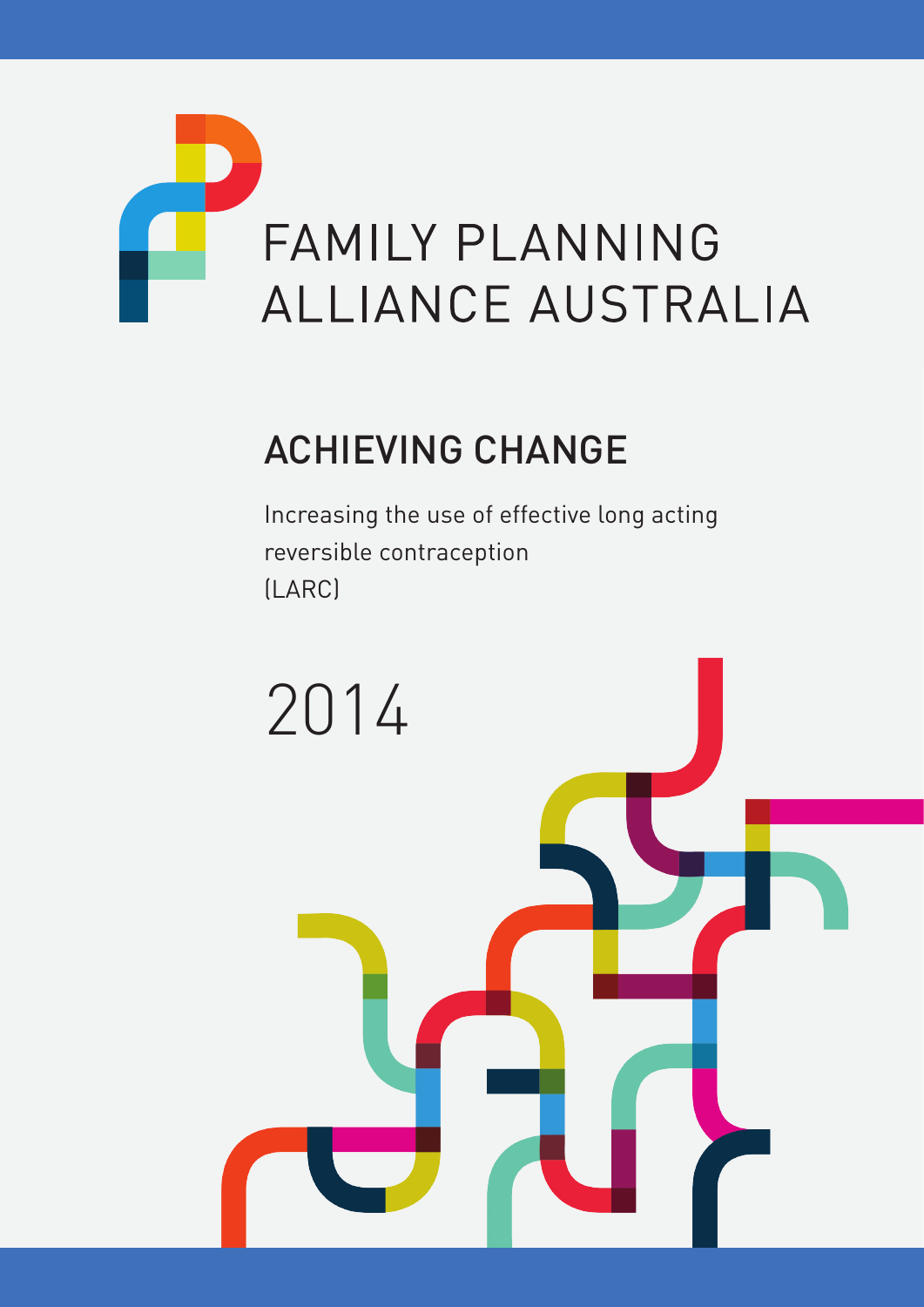#### Family Planning Alliance Australia is the nation's peak body in reproductive and sexual health. It promotes advances in public health through policy insight and advocacy and represents leading health and education agencies across Australia.

Members of Family Planning Alliance Australia include State and Territory Family Planning Organisations:

- Sexual Health & Family Planning ACT
- Family Planning NSW
- Family Planning Welfare Association of The Northern Territory Incorporated
- Family Planning QLD
- SHine South Australia
- Family Planning Tasmania
- Family Planning Victoria

#### Family planning contraceptive services are provided within a rights-based framework which upholds the principles of diversity and equity.

Family Planning Organisations are committed to supporting all Australian women to be able to choose freely when, and if, to have children through the provision of high quality, best-practice contraceptive services. Services are structured around the evidence-based Contraception: an Australian Clinical Practice Handbook authored by Family Planning NSW, Family Planning Queensland and Family Planning Victoria. The handbook is used as a reference guide by a wide range of health professionals including General Practitioners (GPs), nurses, gynaecologists and pharmacists.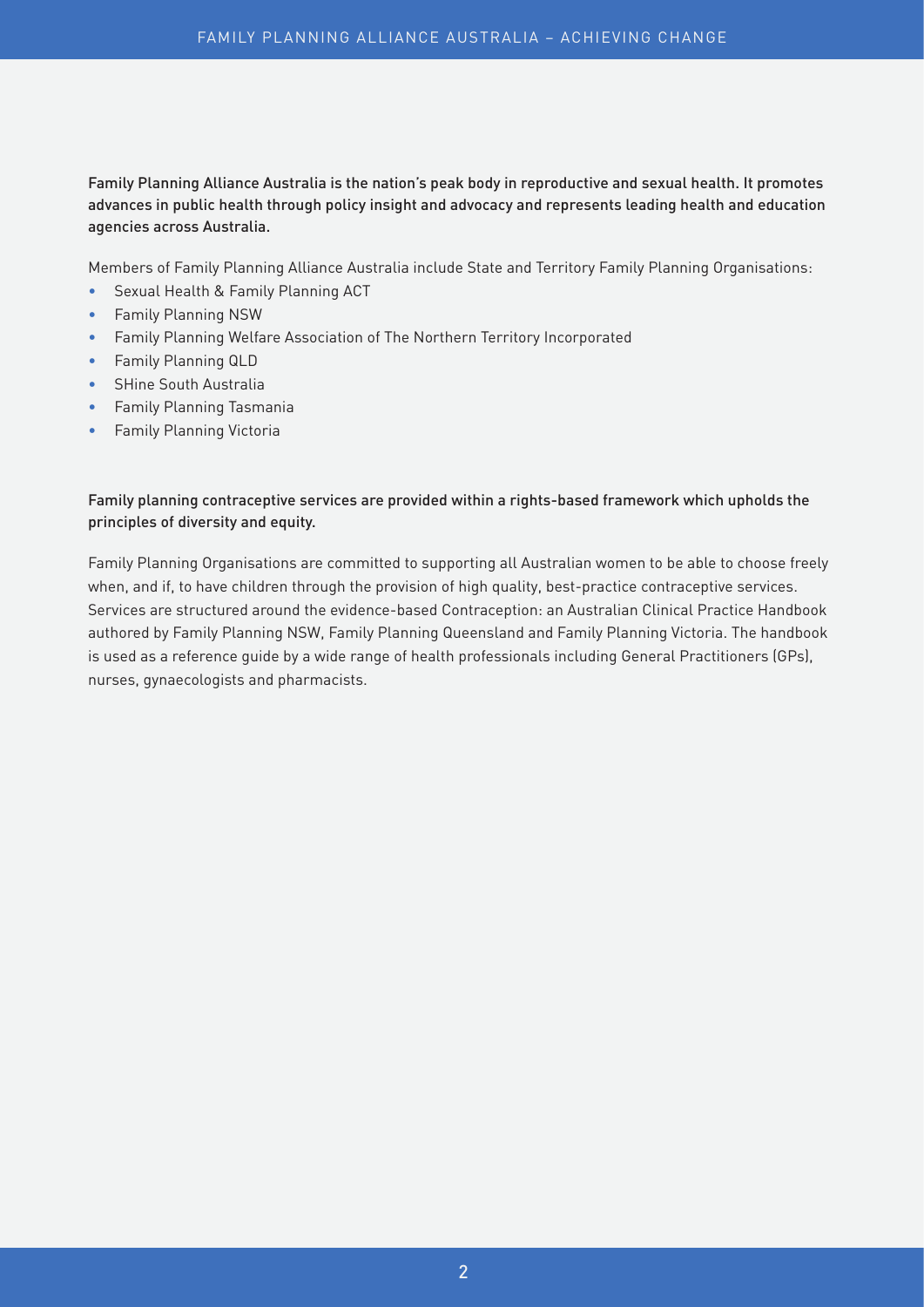## **Purpose**

This document informs Australian governments, professional health associations, decision makers and health care providers on the policy, legislative, regulatory, service delivery and funding decisions that need to be made to promote the uptake of Long Acting Reversible Contraception (LARC).

All women seeking contraception need accurate, evidence-based information about the safety, efficacy, advantages and disadvantages of all methods. They should be supported to make a choice based on their personal needs, preferences and medical suitability.

A recent survey of 2,000 women found that 51% had experienced an unintended pregnancy. Of those women, 49% continued the pregnancy, 31% had an abortion, 18% miscarried and 2% adopted out the child.1

International evidence shows LARC has the potential to reduce unintended pregnancy and abortion rates. However, despite the proven effectiveness of LARC, the use of oral contraception and sterilisation in Australia are higher than in other developed countries.<sup>2</sup>

<sup>1</sup> Family Planning New South Wales 2013, Reproductive and Sexual Health in Australia, Family Planning NSW, Ashfield, NSW.

<sup>2</sup> Family Planning New South Wales 2013, Reproductive and Sexual Health in Australia, Family Planning NSW, Ashfield, NSW.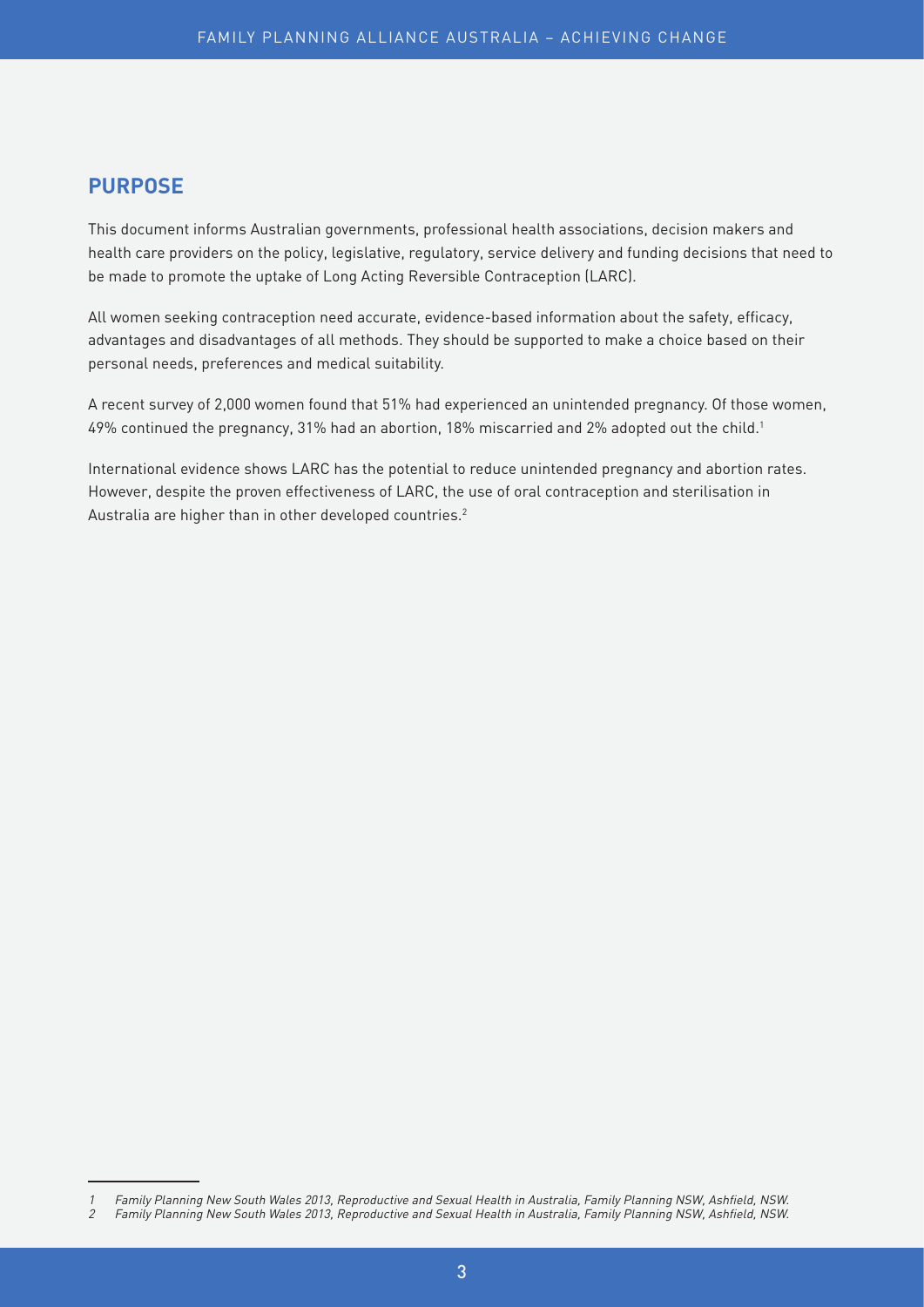# **What is LARC?**

LARC is a contraceptive method that requires administration less than once a month and includes the:

- hormonal or copper-bearing Intrauterine Device (IUD)
- hormonal contraceptive implant
- hormonal contraceptive injection Depot Medroxyprogesterone (DMPA).

While fitting the broad definition of LARC, DMPA is not included for the purposes of this work due to its demonstrated high discontinuation rate $^{\rm 3}$  compared with IUDs and implants and the more frequent administration schedule.

#### LARC can be described as 'set and forget' methods because they don't require the user to frequently 'remember to do something', such as taking a daily pill or using a condom for contraception.

LARC uptake results in high continuation rates as well as high levels of effectiveness, with less than one pregnancy occurring in every 100 women using the method for three years. This is compared with up to nine pregnancies for every 100 women using the combined oral contraceptive pill over a three year period.<sup>4</sup> The hormonal IUD provides up to five years effective contraception, the copper-bearing IUD up to ten years and the implant up to three years.

With the exception of the copper-bearing IUD, LARC is subsidised through the Pharmaceutical Benefits Scheme (PBS). The implant and both types of IUD can be highly cost-effective, even within the first one to two years of use, compared to other contraceptive methods. LARC is not associated with any ongoing costs and does not require frequent visits to a General Practitioner (GP) or family planning clinic following insertion.

In addition to their contraceptive action, LARC can have additional benefits. For example, the hormonal IUD improves quality of life for many women by reducing heavy menstrual bleeding and menstrual pain.<sup>5</sup>

<sup>3</sup> O'Neil-Callahan, M, Peipert, J, Zhao, Q, Madden, T and Secura, G 2013, "Twenty-four-month continuation of reversible contraception", Obstetrics and Gynecology, vol. 122, no. 5, pp. 1083-91.

<sup>4</sup> Winner, B, Peipert, J, Zhao, Q, Buckel, C, Madden, T, Allsworth, J and Secura, G 2012, "Effectiveness of long-acting reversible contraception", New England Journal of Medicine, vol. 366, no. 21, pp. 1998-2007.

<sup>5</sup> Fraser, I 2013, "Added health benefits of the levonorgestrel contraceptive intrauterine system and other hormonal contraceptive delivery systems", Contraception, vol. 87, no. 3, pp. 273-9.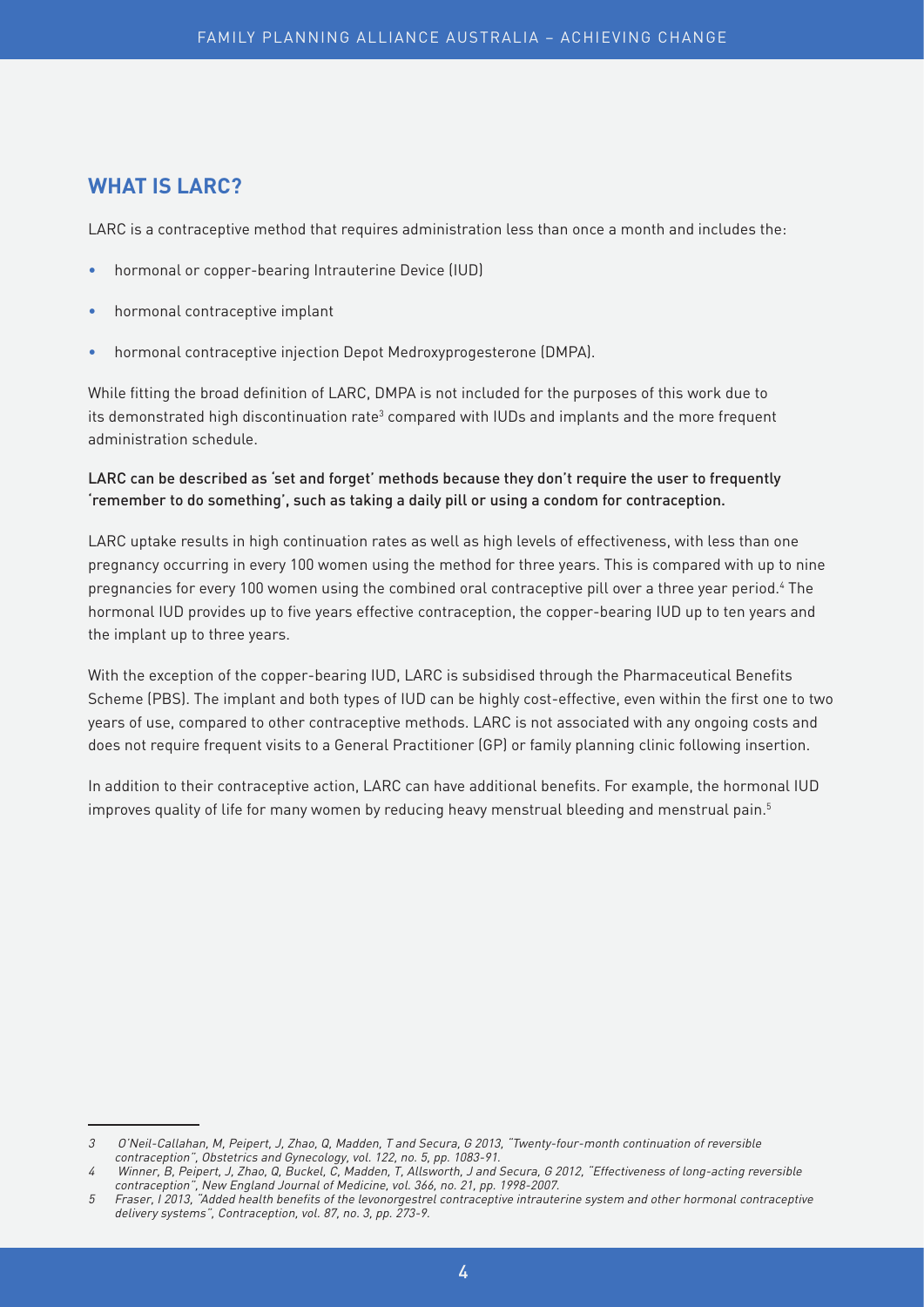# **Overcoming myths with evidence**

Unintended pregnancy among Australian women is considered to be a significant public health issue<sup>6</sup>. Abortion rates are a proxy measure of the prevalence of unintended pregnancy. There is no routine national data collection on the incidence of induced abortion in Australia. However, in 2004 the number was estimated to be 83,000 which equates to one abortion for every four known pregnancies.<sup>7</sup>

There are many myths about LARC that impact on the decision making of both women and their health care providers. Australian and international evidence shows that:

- LARC can be offered as a first-line contraceptive option for all women, including young women despite the misperception that IUDs are not suitable for this age group  $8.9$
- IUDs can be inserted without difficulty in a primary care setting, including for young women and those who have not had a child <sup>10</sup>
- It is safe to insert an implant or an IUD immediately after childbirth, including after a caesarean section and after an abortion, and not doing so increases the risk of rapid repeat pregnancies<sup>11 12</sup> 13

The majority of women have acceptable bleeding patterns when using an implant<sup>14</sup>.

<sup>6</sup> Guttmacher Institute 2013, Unintended pregnancy in the United States, Guttmacher Institute, New York, <http://www.guttmacher. org/pubs/FB-Unintended-Pregnancy-US.pdf

<sup>7</sup> Family Planning New South Wales 2013, Reproductive and Sexual Health in Australia, Family Planning NSW, Ashfield, NSW.

<sup>8</sup> Andersson, K, Odlind, V and Rybo, G 1994, "Levonorgestrel-releasing and copper-releasing (Nova T) IUDs during five years of use: a randomized comparative trial", Contraception, vol. 49, no. 1, pp. 56-72

<sup>9</sup> Harvey, C, Bateson, D, Wattimena, J and Black, K 2012, "Ease of intrauterine contraceptive device insertion in family planning settings", Australian and New Zealand Journal of Obstetrics and Gynaecology, vol. 52, no. 6, pp. 534-9.

<sup>10</sup> Harvey, C, Bateson, D, Wattimena, J and Black, K 2012, "Ease of intrauterine contraceptive device insertion in family planning settings", Australian and New Zealand Journal of Obstetrics and Gynaecology, vol. 52, no. 6, pp. 534-9.

<sup>11</sup> Mwalwanda, C and Black, K 2013, "Immediate post-partum initiation of intrauterine contraception and implants: a review of the safety and guidelines for use", Australian and New Zealand Journal of Obstetrics and Gynaecology, vol. 53, no. 4, pp. 331-7.

<sup>12</sup> Grimes, D, Lopez, L, Schulz, K, Van Vliet, H and Stanwood, N 2010, "Immediate post-partum insertion of intrauterine devices", Cochrane Database of Systematic Reviews, Issue 5, Art. No. CD003036.

<sup>13</sup> Levi, E, Cantillo, E, Ades, V, Banks, E and Murthy, A 2012, "Immediate postplacental IUD insertion at cesarean delivery: a prospective cohort study", Contraception, vol. 86, no. 2, pp. 102-5.

<sup>14</sup> Darney, P, Patel, A, Rosen, K, Shapiro, L and Kaunitz, A 2009, "Safety and efficacy of a single-rod etonogestrel implant (Implanon): results from 11 international clinical trials", Fertility and Sterility, vol. 91, no. 5, pp. 1646-53.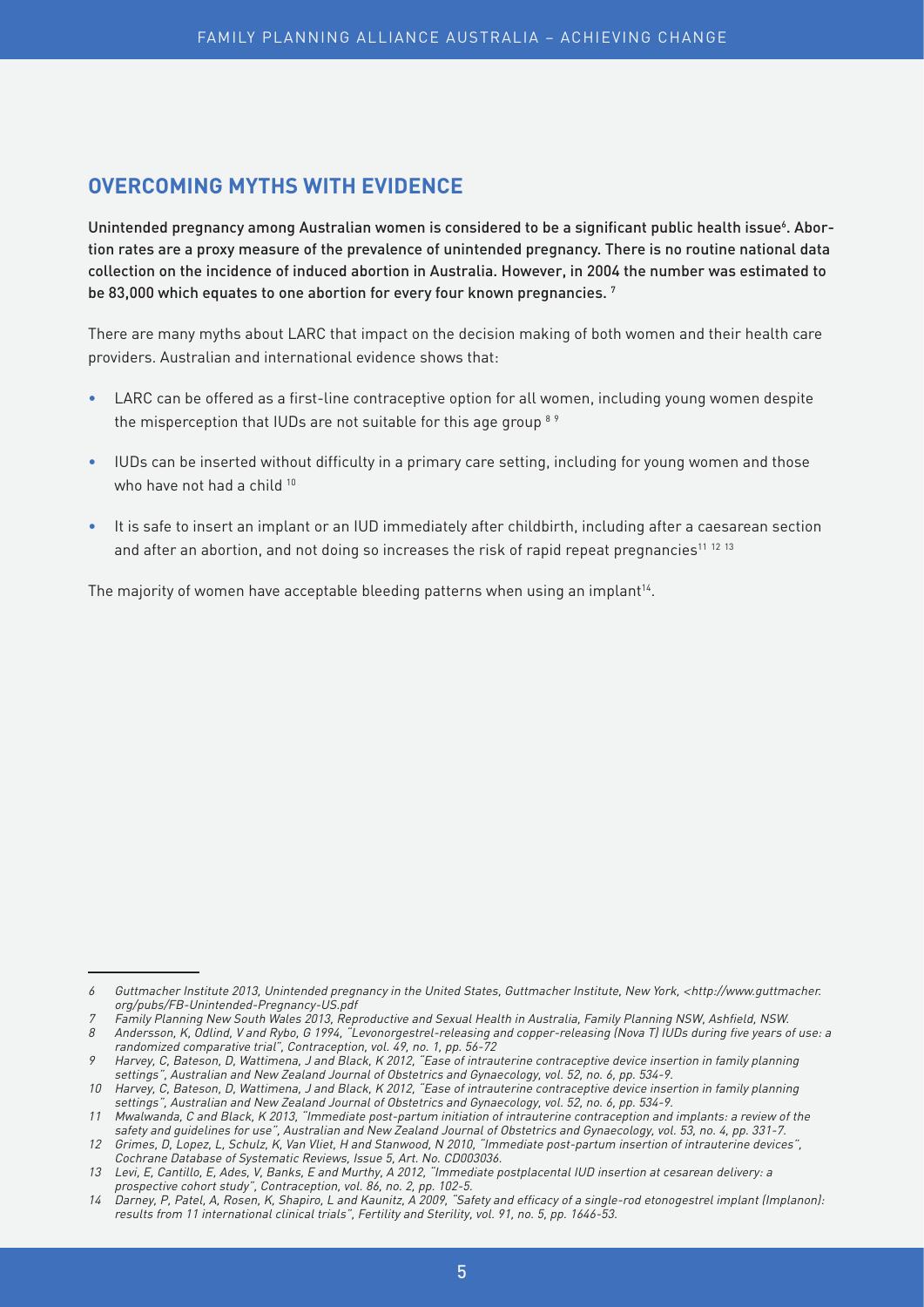# **Barriers to the use of LARC**

Recent survey data suggest that LARC is used by fewer than 10% of Australian women.15 Only 15% of contraceptive consultations in general practice in 2011 involved a LARC method compared with 69% for the combined oral contraceptive pill.<sup>16</sup>

International studies have found the following barriers to LARC uptake:

- lack of knowledge about the efficacy of LARC in comparison to other methods of contraception<sup>17</sup>
- health care providers' concerns about the safety of IUD use, especially in nulliparous younger women.<sup>18</sup>

Although research into the barriers to LARC uptake in Australia is limited, a 2013 study found the following barriers to LARC uptake:<sup>19</sup>

- a delay in accurate knowledge of LARC methods among healthcare providers
- insufficient training of healthcare providers in LARC insertion
- a lack of awareness amongst women of the benefits of LARC.

The 2014 survey: Understanding Fertility Management in Contemporary Australia<sup>20</sup> supports international findings that there is a lack of knowledge about the efficacy of LARC. Most participants had heard of contraceptive implants (80%) and IUDs (72%) but most would not consider using implants (73%) or IUDs (78%) and did not think implants (55%) or IUDs (59%) were reliable. The survey did not investigate the reasons why participants would not consider an implant or IUD and why they thought they were unreliable.

The lack of contemporary Australian evidence that identifies barriers to LARC uptake is a significant issue. Such evidence is needed to inform strategies to increase uptake, including awareness campaigns and changes to policy.

<sup>15</sup> Family Planning New South Wales 2013, Reproductive and Sexual Health in Australia, Family Planning NSW, Ashfield, NSW.

<sup>16</sup> Mazza, D, Harrison, C, Taft, A, Brijnath, B, Britt, H, Hobbs, M, Stewart, K and Hussainy, S 2012, "Current contraceptive management in Australian general practice: an analysis of BEACH data", Medical Journal of Australia, vol. 197, no. 2, pp. 110-114.

<sup>17</sup> Eisenberg, D, Secura, G, Madden, T, Allsworth, J, Zhao, Q and Peipert, J 2012, "Knowledge of contraceptive effectiveness", American Journal of Obstetrics and Gynecology, vol. 206, no. 6, pp. 479.e1-9.

<sup>18</sup> Black, K, Lotke, P, Lira, J, Peers, T and Zite, N 2013, "Global survey of healthcare practitioners' beliefs and practices around intrauterine contraceptive method use in nulliparous women", Contraception, vol. 88, no. 5, pp. 650-656.

<sup>19</sup> Black, K, Bateson, D and Harvey, C 2013, "Australian women need increased access to long-acting reversible contraception", Medical Journal of Australia, vol. 199, no. 5, pp. 317-8

<sup>20</sup> Holton, S, Kirkman, M, Rowe, H, Bayly, C, Jordan, L, McBain, J, McNamee, K, Sinnott, V and Fisher, J 2014, "Attitudes to long-acting reversible contraceptives: Understanding fertility management in contemporary Australia survey", paper presented at the PHAA 2nd National Sexual and Reproductive Health Conference in Melbourne, Australia, 18-19 November 2014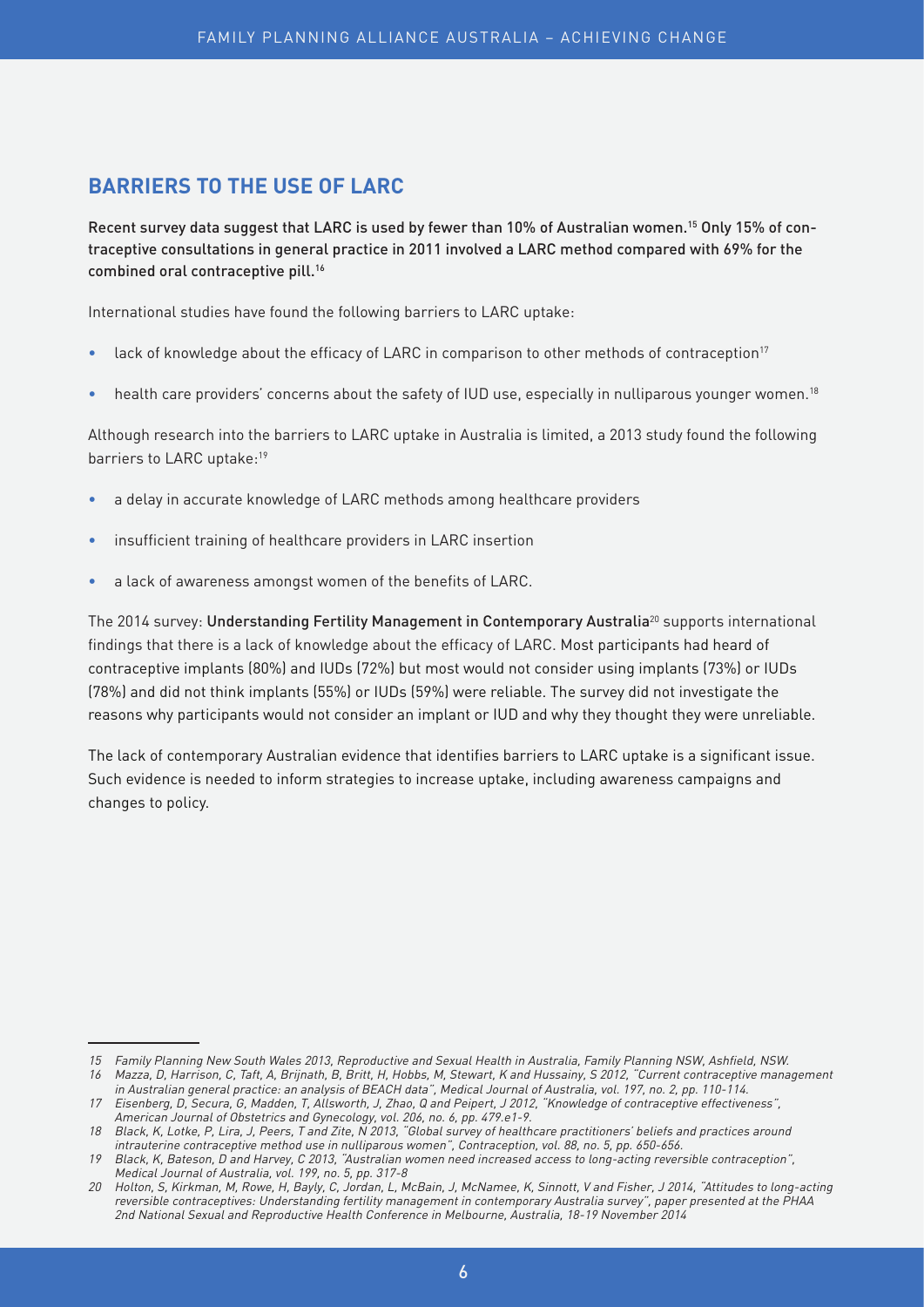# **PROMOTING LARC UPTAKE IN AUSTRALIA**

Family Planning Alliance Australia advocates for the increase in LARC uptake through:

- 1. building the contemporary Australian evidence base to inform policy about LARC usage and promotion of LARC
- 2. ensuring the views of women and healthcare providers inform strategies aimed at reducing the barriers to LARC uptake
- 3. increased funding for LARC research and promotion activities from governments and the public and private sectors
- 4. development of collaborations between governments, the community, the private sector and other relevant stakeholders to develop strategies to increase LARC uptake
- 5. development of awareness, information and education campaigns aimed at women and healthcare providers to promote the use of LARC
- 6. ensuring accurate information about LARC is included in training courses for healthcare providers
- 7. encouraging participation in accredited training courses by healthcare providers, including GPs and practice nurses, to improve access to services by women
- 8. identifying incentives for women and healthcare providers to increase LARC uptake
- 9. development of nationally consistent data collections relevant to contraception and unintended pregnancy.